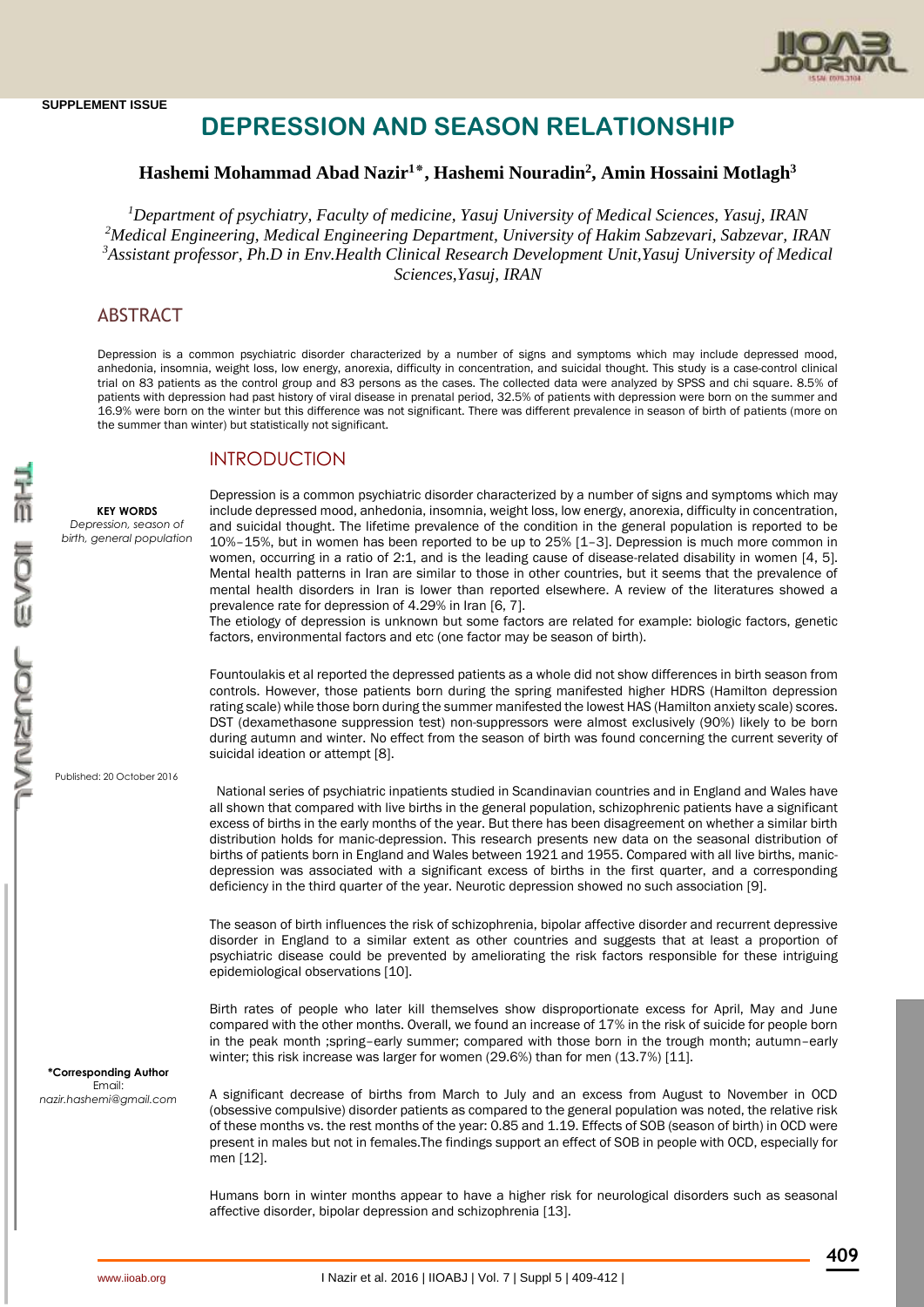The slight seasonal variation in PPD ( post-partum disorder) in our pilot study was not statistically significant [14].

 Therefor some study showed there was a relation between some psychiatry disorder and season and our study was done about relation between season and depression.

# METHODS AND MATERIALS

This study is a case-control clinical trial carried out in Shahid Mofeteh Clinic of Yasuj city in the South of Iran, 83 patients as the control group and 83 persons as the cases.

The patients with major depression were selected by psychiatrist and refer to researcher for this study. Demographic questionnaire (including seasonal birth), Beck depression rating scale and Hamilton rating scale were field for patients.

Inclusion criteria were being aged 15–60 years and a diagnosis of major depressive disorder on the basis of an interview, the Beck depression rating scale and Hamilton rating scale. Patients were excluded if they had received any antidepressant drug previously, had criteria for grief, adjustment disorder, and major depressive disorder with psychotic features, had concomitant axis II or III disorder and a history of bipolar disorder, or schizophrenia. Patients were excluded if they had alcohol abuse, substance abuse, cancer or any somatic disease, use of any antihyperlipidemic drugs and Women were excluded if they were pregnant or breast-feeding. This research was approved by the ethics committee and vice chancellor for research at Yasuj University of Medical Sciences. Patients were informed about the survey and written consent was obtained from all participants or their legal guardians.

The Beck depression inventory was used because it has been localized and validated for Iran. It also has appropriate reliability and validity (15 and 16).

For the Beck depression inventory, a score >10 was considered to be depression, within 10–19 scored as mild, 20–29 as moderate, 30–39 as partially severe, and >40 as severe depression (17 and 18).

Every participant had a score ≥20 (moderate to severe depression) of Beck depression rating scale completed Hamilton rating scale.

For Hamilton rating scale, a score of 0–7 is generally accepted to be within the normal range (or in clinical remission), while a score of 20 or higher (indicating at least moderate severity) is usually required for entry into a clinical trial (19 and 20).

The patients with Hamilton score ≥20 were selected.

The final results were supervised by psychiatrist.

The 83 persons were selected randomly in general population as control group, and Beck depression rating scale and Hamilton rating scale was field for patients and they were also visited by psychiatrist to determined not having psychological problem.

The cases were the same as control group by age, sex, weight, height and BMI (body mass index), marriage and educational level.

The collected data were analyzed by SPSS and chi square for comparing of mean of data.

### RESULTS

There were approximately equal numbers of men and women in both treatment groups (22 men and 61 women in each group), and the age was between 20 and 40 years old, so the most was between 20 and 30. There was no significant difference between the two groups with regard to basic demographic data including age, gender, and educational level [Tables 1].

There was no significant difference between the two groups for mean Beck depression test scores before intervention [Table 1].

Depression was more between married than single( %71.1 to %26.5 ), low education more than high education( %36.1 to %8.5 ), female more than male( %73.4 to %26.6 ), unemployment more than high manager(%79.5 to %0.0 ) [Table 1].

8.5% of patients with depression had past history of viral disease in prenatal period, but there was no past history of viral disease in normal population at prenatal period [Table 1].

32.5% of patients with depression were born on the summer (the most) and 16.9% were born on the winter (the least) but this difference was not significant [Table 2].

|  |  | Table 1: Variable index in patients and normal population |  |  |  |  |  |  |
|--|--|-----------------------------------------------------------|--|--|--|--|--|--|
|--|--|-----------------------------------------------------------|--|--|--|--|--|--|

| <b>Index</b>      | normal<br>No.(Percent) | <b>Depression</b><br>No.(Percent) | <b>Total</b><br>No.(Percent) |
|-------------------|------------------------|-----------------------------------|------------------------------|
| Male              | $22(\frac{6}{26.6})$   | 22(%26.6)                         | 44(%26.5)                    |
| Female            | 61(%73.4)              | 61(%73.4)                         | 122(%73.4)                   |
| Single            | 22(%26.5)              | 22(%26.5)                         | 44(%26.5)                    |
| <b>Married</b>    | 59(%71/1)              | 59(%71/1)                         | 118(%71.1)                   |
| Widowed           | 2(%2.4)                | 2(%2.4)                           | 4(%2.4)                      |
| <b>Illiterate</b> | 10(%12)                | 10(%12)                           | 20(%12)                      |
| Up to 5 class     | 30(%36.1)              | 30(%31.6)                         | 60(%36.1)                    |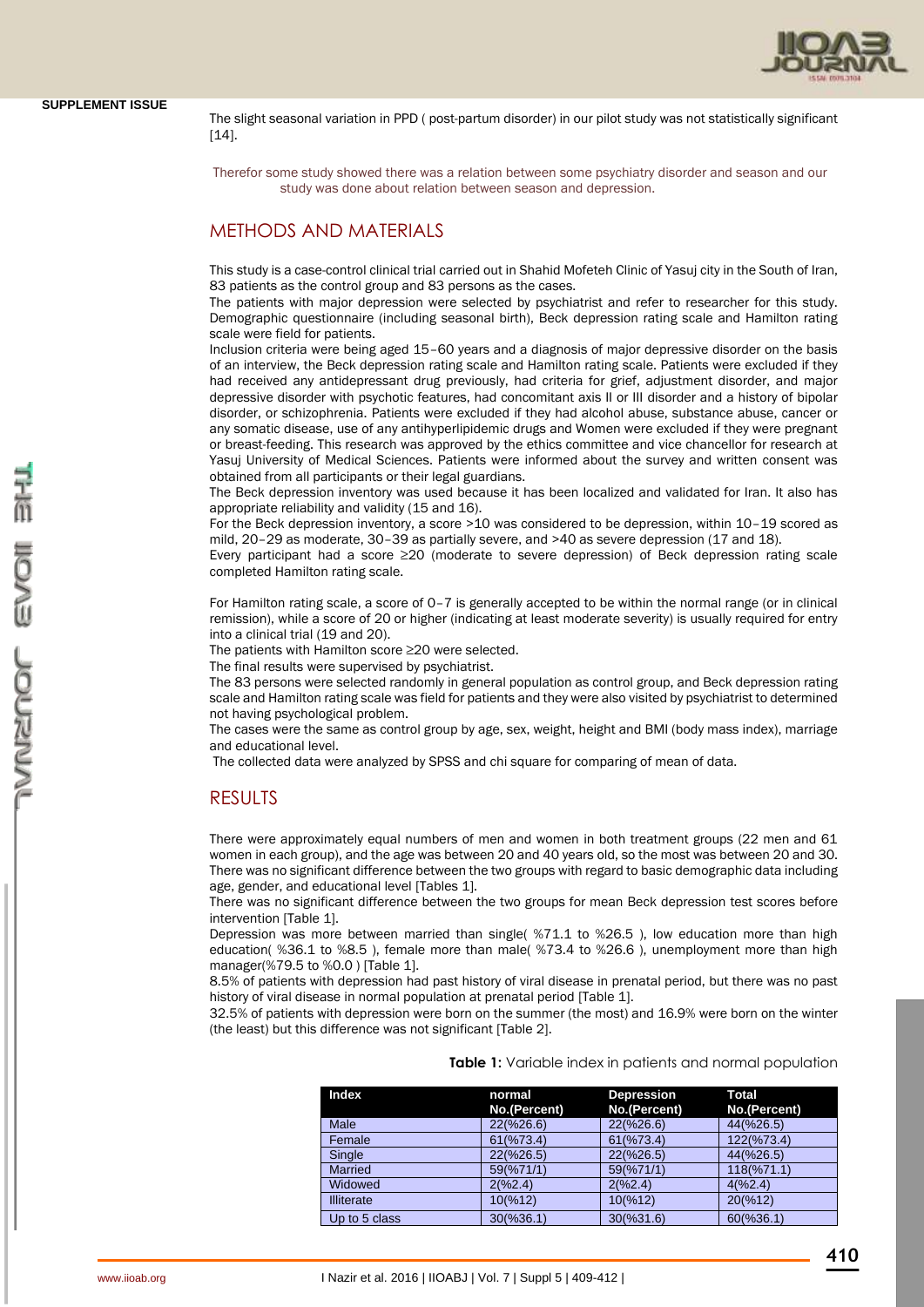

| From 6-8 class               | 18(%21.7) | 18(%21.7) | 36(%21.7)  |
|------------------------------|-----------|-----------|------------|
| From 9-12 class              | 18(%21.7) | 18(%21.7) | 36(%21.7)  |
| <b>Student of University</b> | 7(%8.5)   | 7(%8.5)   | 14(%8.5)   |
| Unemployed                   | 67(%80.7) | 66(%79.5) | 133(%80.1) |
| Farmer or non skill worker   | 3(%3.6)   | 4(%4.8)   | 7(%4.2)    |
| <b>Staff</b>                 | 8(%9.6)   | 10(%12)   | 18(%10.8)  |
| Manager                      | 0(%0)     | 0(%0)     | 0(%0)      |
| Shopkeeper                   | 5(%6.1)   | 3(%3.7)   | 8(%4.9)    |
| History of Viral disease     | 0(%0)     | 7(%8.5)   | 7(%4.2)    |
|                              |           |           |            |

#### **Table 2:** Depression and birth season

| Index  | Normal       | Depression         | Total        |            |
|--------|--------------|--------------------|--------------|------------|
|        | No.(Percent) | No.(Percent)       | No.(Percent) |            |
| Spring | 21(%25)      | 19(%23)            | 40(%24)      |            |
| Summer | 23(%28)      | $25(\frac{6}{30})$ | 48(%29)      |            |
| Autumn | 22(%27)      | $21(\frac{6}{25})$ | 43(%26)      |            |
| Winter | 17(%20)      | 18(%22)            | 35(%21)      |            |
| Total  | 83(%100)     | 83(%100)           | 166(%100)    |            |
|        |              | $X^2 = 1.6$        | $DF = 3$     | $P = 0.64$ |

### **DISCUSSION**

Depression was more between female than male, married more than single, low education more than high education, unemployment more than manager. 8.5% of patients with depression had past history of viral disease in prenatal period, but there was no past history of viral disease in normal population at prenatal period. 32.5% of patients with depression were born on the summer (the most) and 16.9% were born on the winter (the least) but this difference was not significant.

Fountoulakis et al. reported; those patients born during the spring manifested higher HDRS while those born during the summer manifested the lowest HAS scores. Depressed patients as a whole did not show differences in birth season from controls. No effect from the season of birth was found concerning the current severity of suicidal ideation or attempts. In our research there was past history of viral disease and the depressed patients were born on the summer more than winter but statistically not significant.

Hare we reported the schizophrenic patients have a significant excess of births in the early months of the year and the manic-depression was associated with a significant excess of births in the first quarter and the neurotic depression showed no such association. Our research was about depression and the same as we report.

Disanto et al reported; at least a proportion of psychiatric disease could be prevented by ameliorating the risk factor/s, the same as our research that 8.5% of patients with depression had past history of viral disease in prenatal period.

[Salib](http://bjp.rcpsych.org/search?author1=EMAD+SALIB&sortspec=date&submit=Submit) et al reported; an increase risk of suicide for people born in the peak month (spring–early summer) compared with those born in the trough month (autumn–early winter); this risk increase was larger for women than for men. In our research depressed patients were born on the summer more than winter but not significant.

Cheng et al reported; a significant decrease of births from March to July and an excess from August to November in OCD (an effect of SOB in people with OCD, especially for men). In our research depressed patients were born on the summer more than winter and some patients with depression had past history of viral disease in prenatal period.

Mark reported; humans born in winter months appear to have a higher risk for neurological disorders such as seasonal affective disorder, bipolar depression and schizophrenia. In our research depressed patients were born on the summer more than winter and some patients with depression had past history of viral disease in prenatal period.

Panthangi et al reported; the slight seasonal variation in PPD was not statistically significant, the same as our research that the depressed patients were born on the summer more than winter but not significant.

#### **CONCLUSION**

There was different prevalence in season of birth of patients (more on the summer than winter) but statistically not significant.

CONFLICT OF INTEREST There is no conflict of interest.

ACKNOWLEDGEMENTS None

FINANCIAL DISCLOSURE None